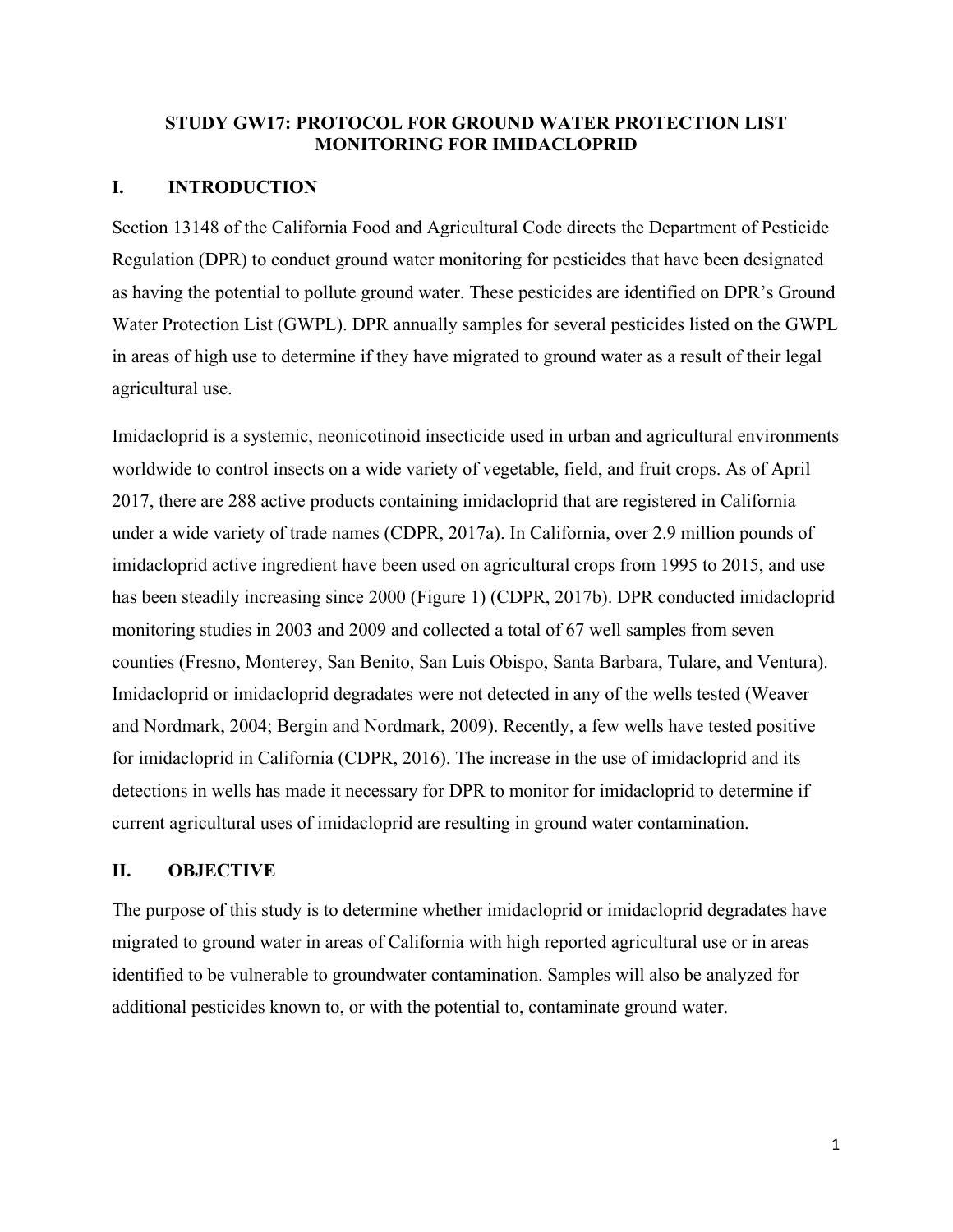## **III. PERSONNEL**

Well sampling will be conducted by the Environmental Monitoring Branch of DPR under the general supervision of Senior Environmental Scientist Joy Dias. Project personnel will include:

Project Leader: Vaneet Aggarwal Field Coordinator: Craig Nordmark Laboratory Liaison: Sue Peoples Analytical Chemistry: Center for Analytical Chemistry, California Department of Food and Agriculture (CDFA)

Please direct questions regarding this study to Vaneet Aggarwal at (916) 445-5393 or [vaneet.aggarwal@cdpr.ca.gov.](mailto:vaneet.aggarwal@cdpr.ca.gov?subject=custom subject&body=custom email body text)

## **IV. STUDY PLAN**

## **Active Ingredient Selection**

In addition to the imidacloprid, DPR will also monitor for several main imidacloprid degradates:

- Imidacloprid urea
- Imidacloprid guanidine
- Imidacloprid olefin
- Imidacloprid olefinic guanidine

In order to help assess the effectiveness of our mitigation measures and to determine if regions regulated as Ground Water Protection Areas need to be expanded, DPR routinely analyzes samples for known ground water contaminants such as atrazine, simazine and some of their degradates (3CCR section 6800[a]) using the triazine screen (Table 1). All wells sampled in this study will be screened for these known contaminants.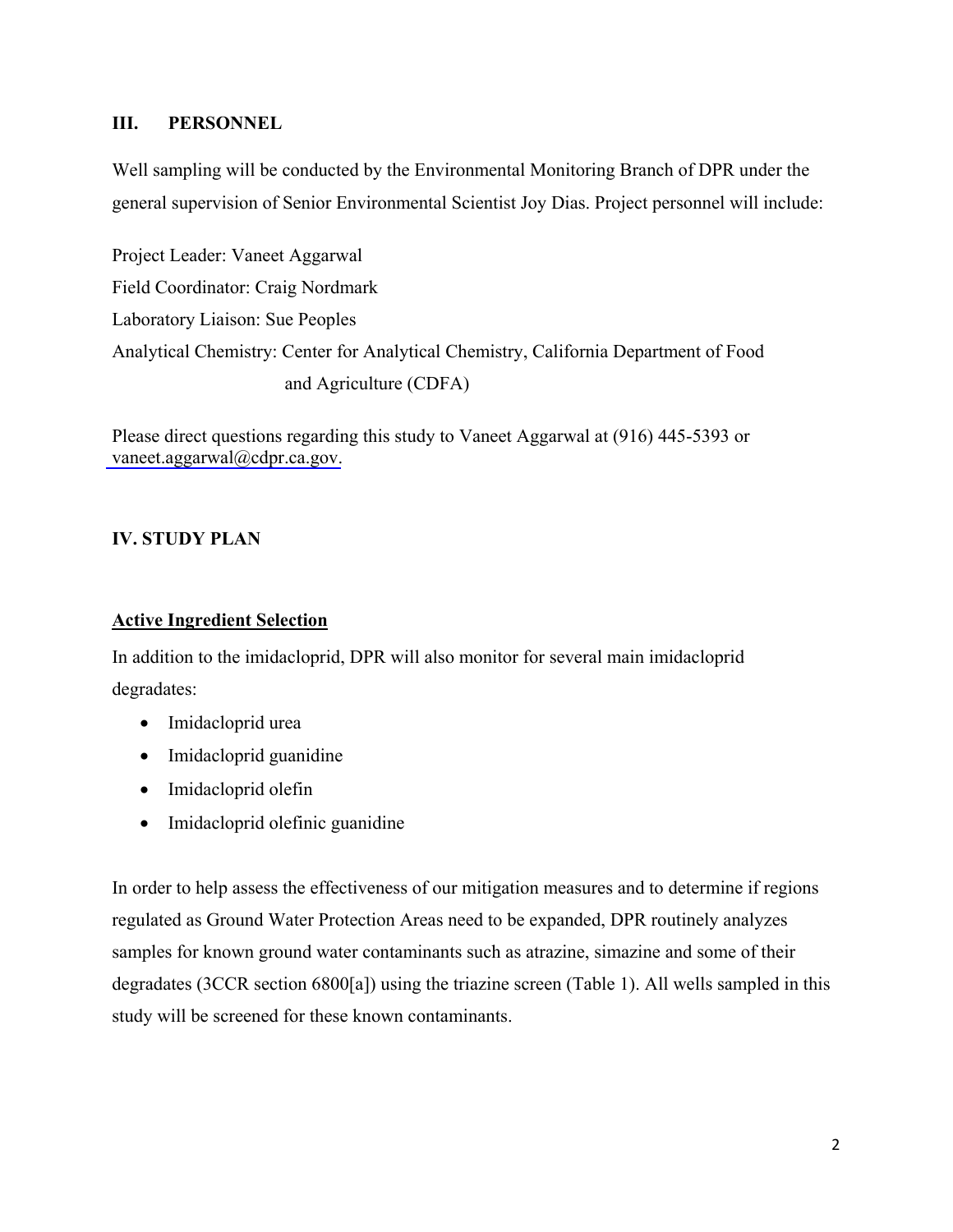DPR and CDFA have developed a new multi-analyte screen which consists of 34 analytes on the GWPL (3CCR section 6800 a and b). Samples collected in this study will be analyzed using the new screen. Of these 34 active ingredients, 9 overlap with the triazine screen (Table 1). DPR will use this overlap as a quality control if there are positive detections of these pesticides.

#### **Study Area Selection**

Wells will be sought in targeted Public Land Survey System (PLSS) sections based on similarity to areas in Fresno County where imidacloprid detections have been reported in well samples. The criteria are:

- 1. Moderate to high use of imidacloprid from 1995 to 2015 in the section or an adjacent section.
- 2. Depths to ground water in the section of less than 60 feet. Data used will be based on DPR's Depth-to-ground water database (Spurlock, 2000).
- 3. Previous detection of other pesticide residues by DPR in at least one well in the section or the section is adjacent to one of the previously reported imidacloprid detections.

Up to two wells may be sampled per target section. Wells may be sampled outside the target section if they are within 300 feet of the target section. The majority of the target sections (Table 2) are in Fresno and Tulare Counties.

#### **V. SAMPLING AND ANALYTICAL METHODS**

Samples will be collected in accordance with Standard Operating Procedure (SOP) FSWA001.02. Domestic wells will be prioritized for sample collection because they are usually shallower than municipal and irrigation wells. During collection of ground water samples all efforts will be taken to sample water directly from the aquifer as outlined in the SOP (Nordmark and Herrig, 2011).

Chemical analysis will be performed by the CDFA Center for Analytical Chemistry. CDFA will analyze samples for: imidacloprid and imidacloprid degradates using method EMON-SM-13.0,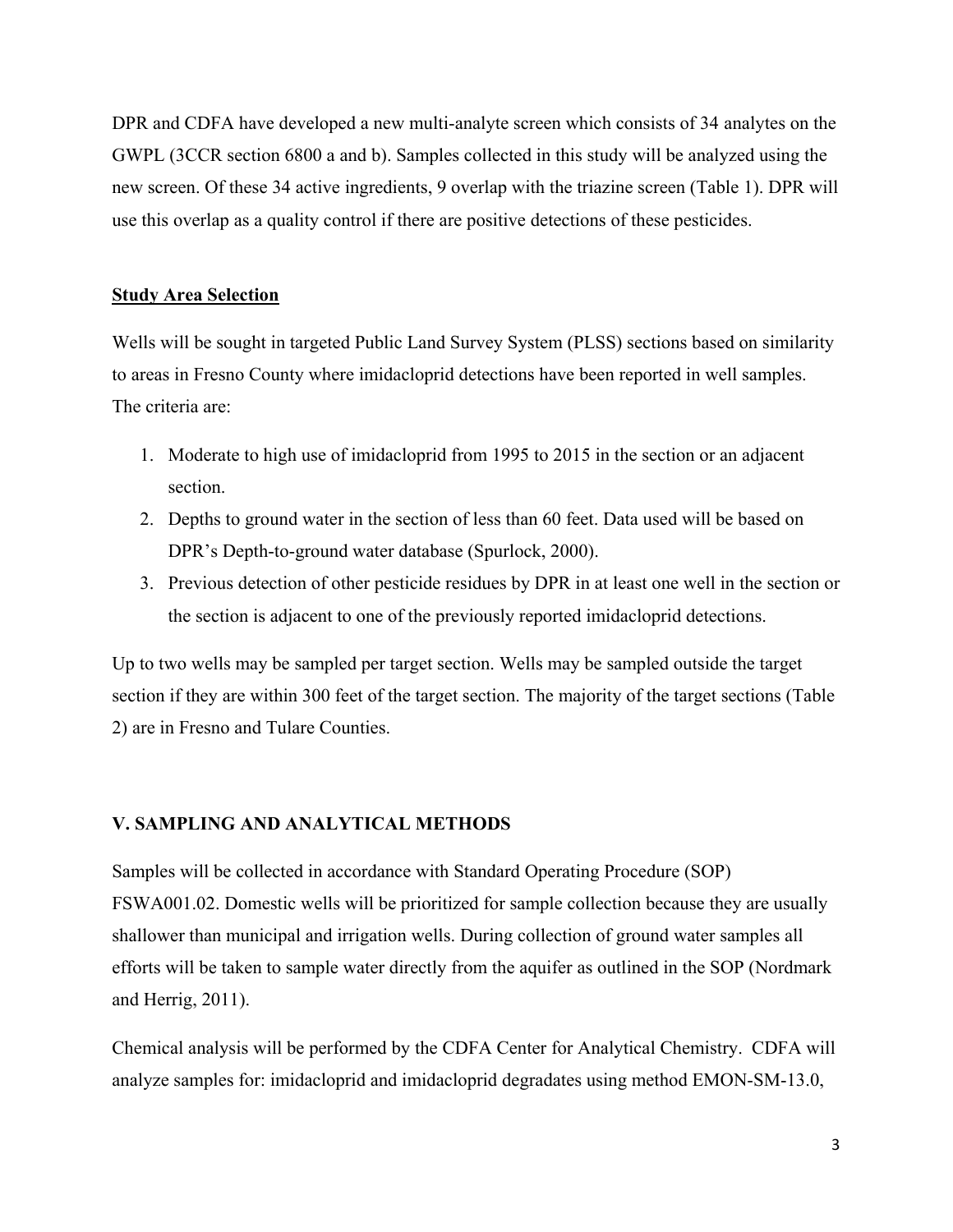the triazine group of pesticides using method EMON-SM-62.9, and the multi-analyte group (Table 1) using method EMON-SM-05-032. The reporting limit for all analytes is 0.05 parts per billion (ppb), except for imidacloprid olefin which is 0.2 parts per billion.

SOP QAQC001.00 (Segawa, 1995) guidelines will be followed for analytical laboratory quality control and for collecting quality assurance samples in the field.

## **VI. DATA ANALYSIS**

Data obtained from the CDFA laboratory will be used to determine if pesticides are migrating to ground water. These data will also be used to generate a study memorandum detailing the analysis findings. Analytical results will be provided to participating property owners for their respective wells within 12 to 16 weeks of sampling.

## **VII. TIMETABLE**

- May 2017- August 2017: Conduct sampling.
- July 2017-October 2017: Obtain analysis results from CDFA laboratory.
- Provide results to property owners within 30 days of receipt.
- January 2018: Write study memorandum.

## **VIII. BUDGET**

| <b>Budget Item</b>     | <b>Units</b>      | <b>Expense per Unit</b> | <b>Total Expense</b> |  |
|------------------------|-------------------|-------------------------|----------------------|--|
| Imidacloprid Analysis  | $\leq$ 40 Samples | \$930                   | $\leq$ \$37,000      |  |
| <b>Triazine Screen</b> | $\leq$ 40 Samples | \$864                   | $\leq$ \$35,000      |  |
| Multi-Residue LC/MS    | $\leq$ 40 Samples | \$1500                  | $\leq$ \$60,000      |  |
| Multi-Residue GC/MS    | $\leq$ 40 Samples | \$1000                  | $\leq$ \$40,000      |  |
| QC                     | $\leq$ 12 Samples | \$3000                  | $\leq$ \$36,000      |  |
| Travel                 | $\leq 90$ Days    | \$130                   | $\leq$ \$11,700      |  |
| Person Years           | $\leq$ 1          | \$100,000               | $\leq$ \$100,000     |  |
| Total                  |                   |                         | $\leq$ \$319,700     |  |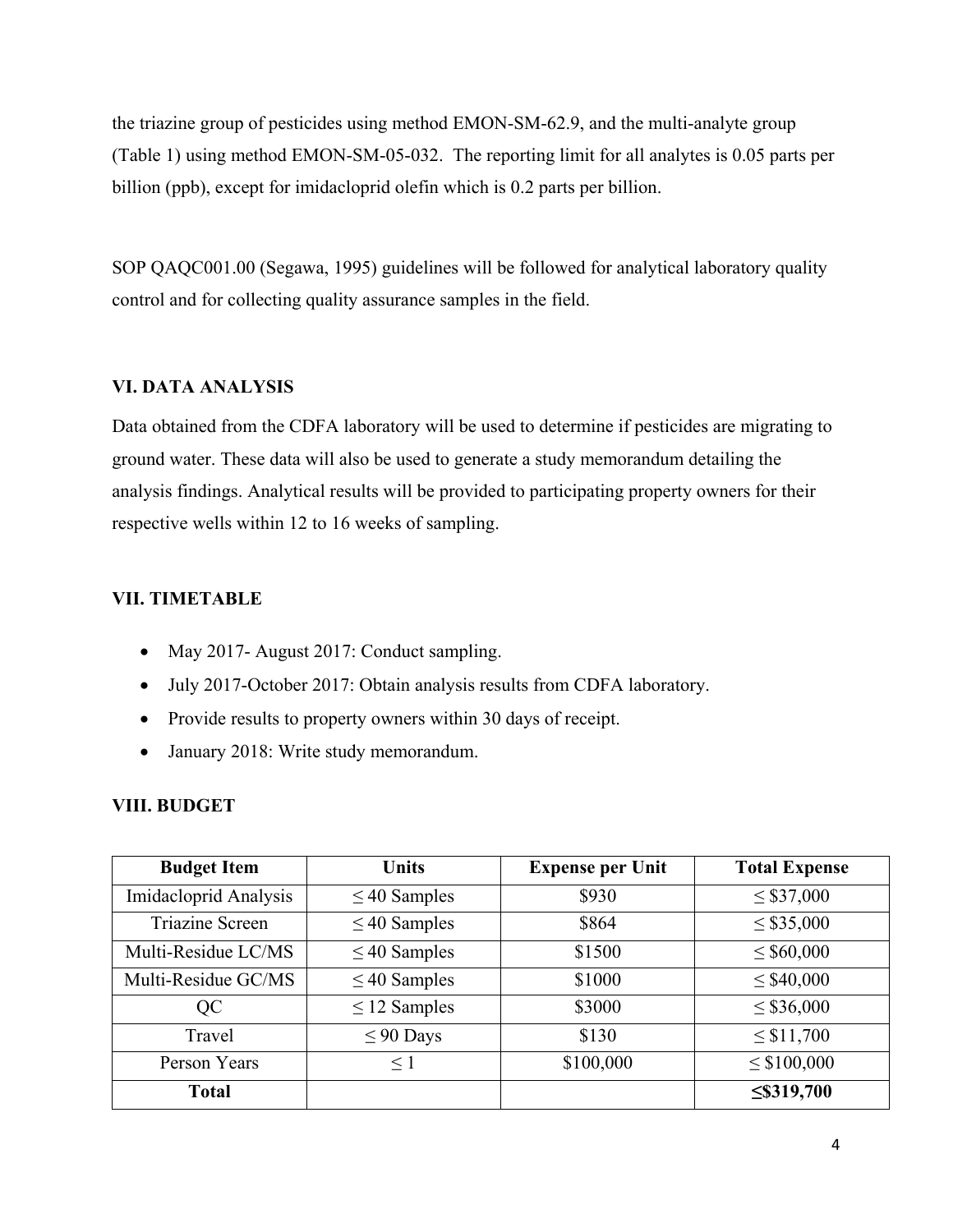## **IX. REFERENCES**

- Bergin, R. and C. Nordmark. 2009. GW 09: Ground Water Monitoring for Imidacloprid and Four Degradates in High Use Areas in California. Available at: cdpr.ca.gov/docs/emon/pubs/ehapreps/report\_gw09a.pdf (verified April 19, 2017). California Department of Pesticide Regulation, Sacramento, California.
- CDPR. 2016. Sampling for Pesticide Residues in California Well Water. 2016 Annual Report. Available at: cdpr.ca.gov/docs/emon/grndwtr/wellinv/wirmain.htm (verified May 15, 2017). California Department of Pesticide Regulation, Sacramento, California.
- CDPR. 2017a. DPR's Pesticide Data Index. Available at:<http://apps.cdpr.ca.gov/ereglib/> (verified April 19, 2017). California Department of Pesticide Regulation, Sacramento, California.
- CDPR. 2017b. Pesticide Use Reports. Available at: <http://www.cdpr.ca.gov/docs/pur/purmain.htm>(verified April 19, 2017). California Department of Pesticide Regulation, Sacramento, California.
- Nordmark, C. and J. Herrig. 2011. SOP FSWA001.02. Obtaining and Preserving Well Water Samples. Available at: cdpr.ca.gov/docs/emon/pubs/sops/fswa00102.pdf (verified April 19, 2017). California Department of Pesticide Regulation, Sacramento, California.
- Segawa, R. 1995. SOP QAQC001.00. Chemistry Laboratory Quality Control. Available at: cdpr.ca.gov/docs/emon/pubs/sops/qaqc001.pdf (verified April 19, 2017). California Department of Pesticide Regulation, Sacramento, California.
- Spurlock, F. 2000 EH 00-02, Procedures for Developing a Depth-to-Ground Water Database. Available at: cdpr.ca.gov/docs/emon/pubs/ehapreps/eh0002.pdf (verified April 19, 2017). California Department of Pesticide Regulation, Sacramento, California.
- Weaver, D.J. and C. Nordmark. 2004. Summary of Results for Fiscal year 2003/04 Ground water Protection List Monitoring for Imidacloprid and Three of its Degradates. California Department of Pesticide Regulation, Sacramento, California.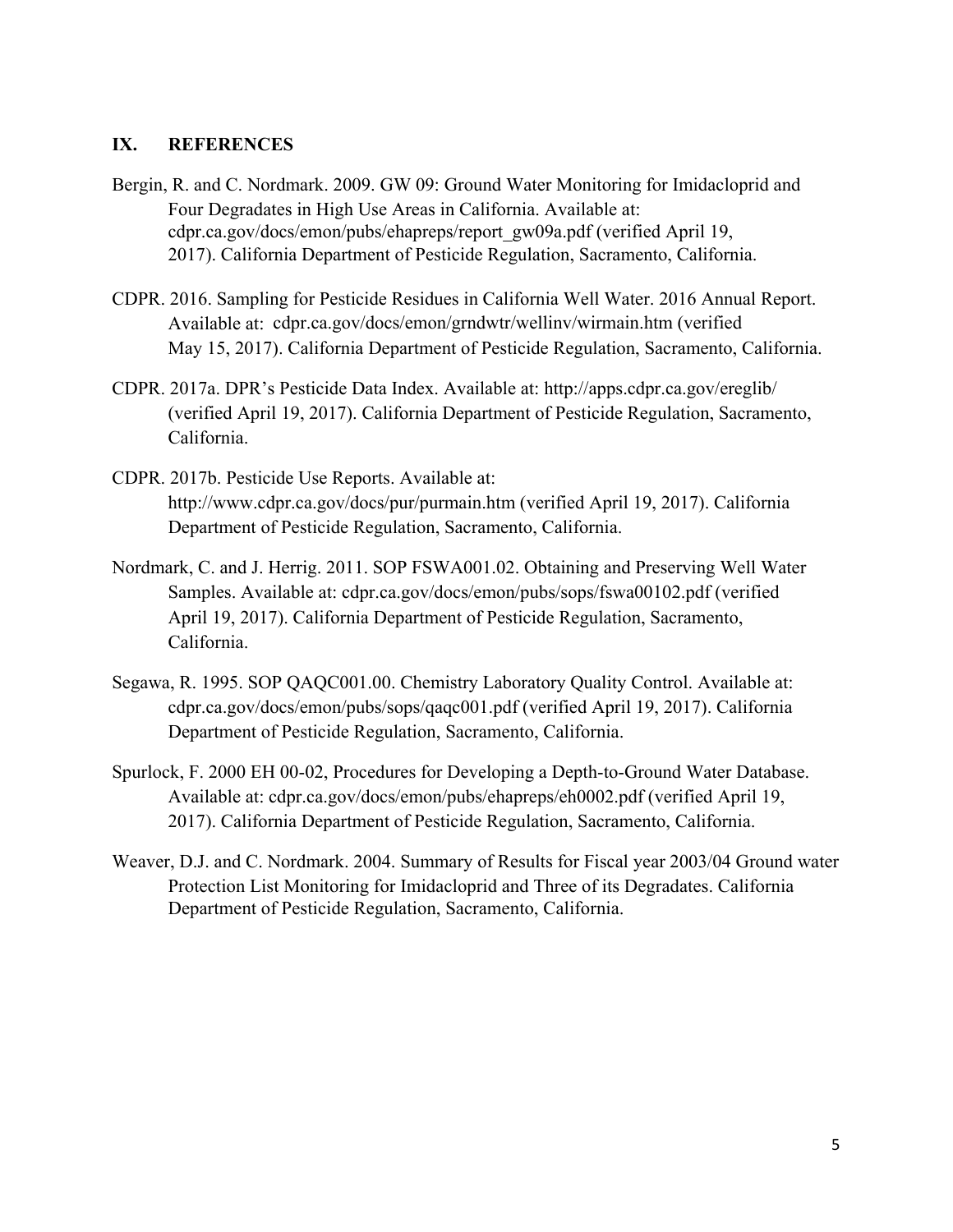# **X. FIGURES**



**Figure 1: Statewide use of Imidacloprid (CDPR, 2017)**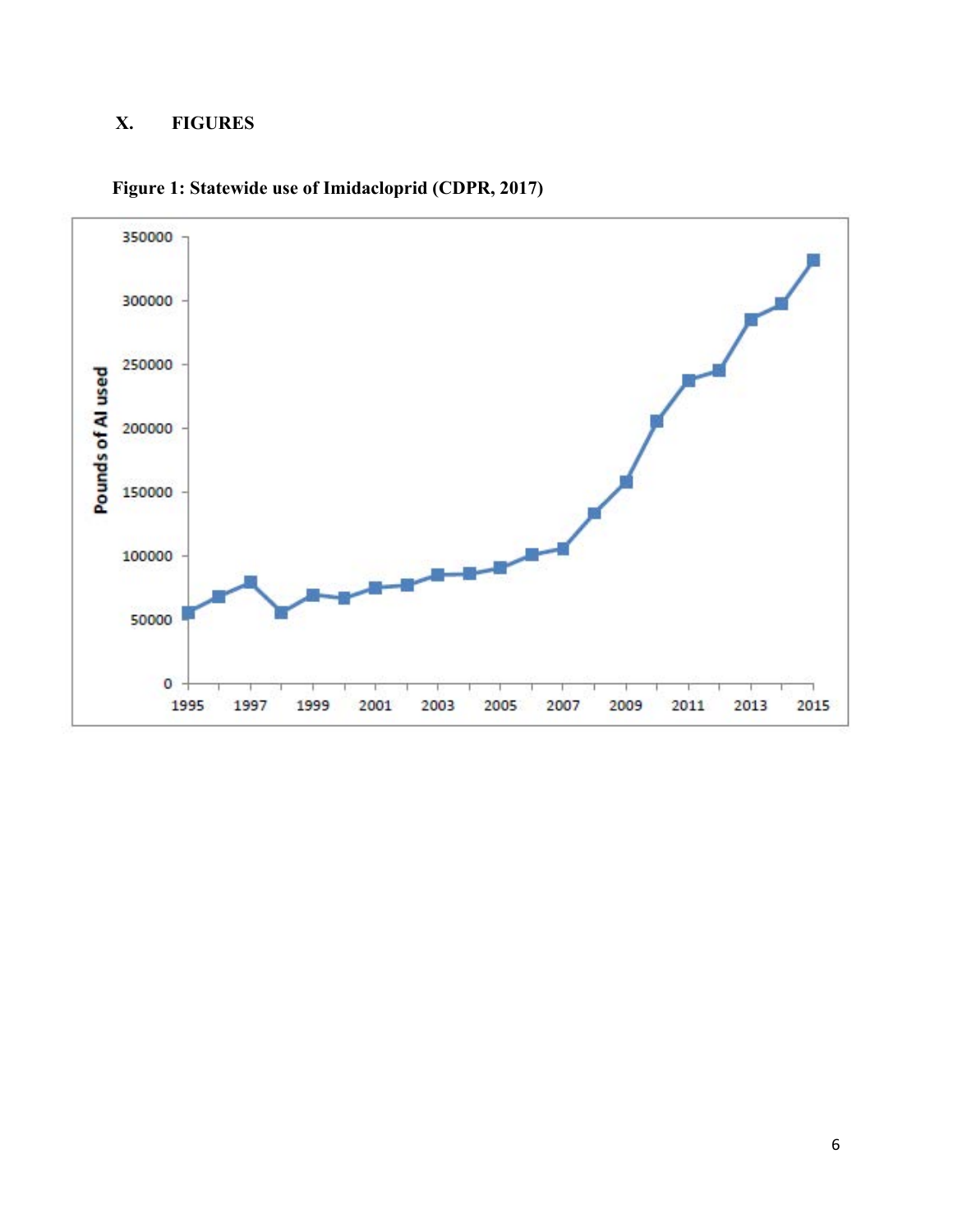# **XI. TABLES**

| <b>MULTI-RESIDUE EMON-SM-05-032</b> | <b>TRIAZINE SCREEN EMON-SM-62.9</b> |  |  |
|-------------------------------------|-------------------------------------|--|--|
| Atrazine*                           | <b>ACET</b>                         |  |  |
| Azoxystrobin                        | Atrazine*                           |  |  |
| Bensulide                           | Bromacil*                           |  |  |
| Bromacil*                           | Cyanazine                           |  |  |
| Carbaryl                            | <b>DACT</b>                         |  |  |
| Clomazone                           | <b>DEA</b>                          |  |  |
| Diazinon                            | Diuron*                             |  |  |
| Dichloran                           | Hexazinone                          |  |  |
| Dichlorbenil                        | Metribuzin*                         |  |  |
| Dimethenamide                       | Norflurazon*                        |  |  |
| Dimethoate                          | Prometon*                           |  |  |
| Diuron*                             | Prometryn*                          |  |  |
| Ethofumesate                        | Simazine*                           |  |  |
| Ethoprophos                         | Tebuthiuron*                        |  |  |
| Fludioxonil                         |                                     |  |  |
| Imidacloprid                        |                                     |  |  |
| Linuron                             |                                     |  |  |
| Malathion                           |                                     |  |  |
| Mefenoxam/Metalaxyl                 |                                     |  |  |
| Methiocarb                          |                                     |  |  |
| Metolachlor                         |                                     |  |  |
| Metribuzin*                         |                                     |  |  |
| Napropamide                         |                                     |  |  |
| Norflurazon*                        |                                     |  |  |
| Oryzalin                            |                                     |  |  |
| Phorate                             |                                     |  |  |
| Prometon*                           |                                     |  |  |
| Prometryn*                          |                                     |  |  |
| Propanil                            |                                     |  |  |
| Simazine*                           |                                     |  |  |
| Tebuthiuron*                        |                                     |  |  |
| Thiamethoxam                        |                                     |  |  |
| Thiobencarb                         |                                     |  |  |
| Triallate                           |                                     |  |  |

## **Table 1: Pesticide Active Ingredient Screen CDFA Lab Method (\* indicates overlapping analytes)**